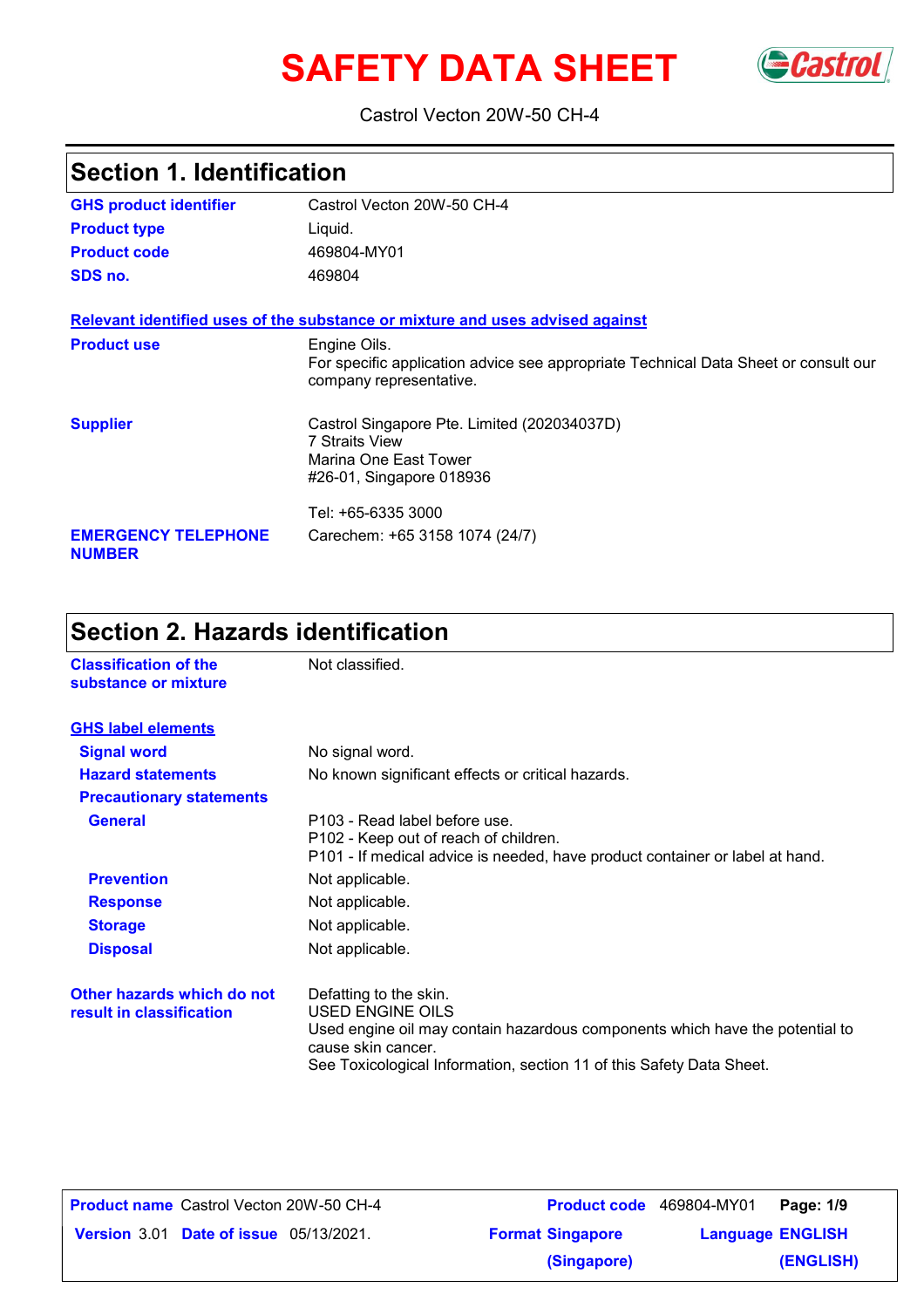### **Section 3. Composition/information on ingredients**

**Substance/mixture**

Mixture

Highly refined base oil (IP 346 DMSO extract < 3%). Proprietary performance additives.

| <b>Ingredient name</b>                                    |            | <b>CAS number</b> |
|-----------------------------------------------------------|------------|-------------------|
| Distillates (petroleum), hydrotreated heavy paraffinic    | l≥75 - ≤90 | 64742-54-7        |
| Distillates (petroleum), hydrotreated light paraffinic    | ∣≤5        | 64742-55-8        |
| Distillates (petroleum), solvent-dewaxed heavy paraffinic | ՝≤3        | 64742-65-0        |
| Calcium sulphonate                                        | ≺1         | Confidential.     |

**There are no additional ingredients present which, within the current knowledge of the supplier and in the concentrations applicable, are classified as hazardous to health or the environment and hence require reporting in this section.**

**Occupational exposure limits, if available, are listed in Section 8.**

### **Section 4. First aid measures**

#### **Description of necessary first aid measures**

| <b>Eye contact</b>  | In case of contact, immediately flush eyes with plenty of water for at least 15<br>minutes. Eyelids should be held away from the eyeball to ensure thorough rinsing.<br>Check for and remove any contact lenses. Get medical attention.             |
|---------------------|-----------------------------------------------------------------------------------------------------------------------------------------------------------------------------------------------------------------------------------------------------|
| <b>Inhalation</b>   | In case of inhalation of decomposition products in a fire, symptoms may be delayed.<br>If inhaled, remove to fresh air. The exposed person may need to be kept under<br>medical surveillance for 48 hours. Get medical attention if symptoms occur. |
| <b>Skin contact</b> | Wash skin thoroughly with soap and water or use recognised skin cleanser.<br>Remove contaminated clothing and shoes. Wash clothing before reuse. Clean<br>shoes thoroughly before reuse. Get medical attention if symptoms occur.                   |
| <b>Ingestion</b>    | Do not induce vomiting unless directed to do so by medical personnel. Get medical<br>attention if symptoms occur.                                                                                                                                   |

#### **Most important symptoms/effects, acute and delayed**

**See Section 11 for more detailed information on health effects and symptoms.**

#### **Indication of immediate medical attention and special treatment needed, if necessary**

| <b>Notes to physician</b>         | In case of inhalation of decomposition products in a fire, symptoms may be delayed.<br>The exposed person may need to be kept under medical surveillance for 48 hours.<br>Treatment should in general be symptomatic and directed to relieving any effects. |
|-----------------------------------|-------------------------------------------------------------------------------------------------------------------------------------------------------------------------------------------------------------------------------------------------------------|
| <b>Specific treatments</b>        | No specific treatment.                                                                                                                                                                                                                                      |
| <b>Protection of first-aiders</b> | No action shall be taken involving any personal risk or without suitable training.                                                                                                                                                                          |

### **Section 5. Firefighting measures**

| In case of fire, use foam, dry chemical or carbon dioxide extinguisher or spray.                                                                             |
|--------------------------------------------------------------------------------------------------------------------------------------------------------------|
| Do not use water jet.                                                                                                                                        |
| In a fire or if heated, a pressure increase will occur and the container may burst.                                                                          |
| Combustion products may include the following:<br>carbon oxides (CO, CO <sub>2</sub> ) (carbon monoxide, carbon dioxide)<br>nitrogen oxides (NO, $NO2$ etc.) |
|                                                                                                                                                              |

| Product name Castrol Vecton 20W-50 CH-4       | <b>Product code</b> 469804-MY01 |                         | Page: 2/9 |
|-----------------------------------------------|---------------------------------|-------------------------|-----------|
| <b>Version 3.01 Date of issue 05/13/2021.</b> | <b>Format Singapore</b>         | <b>Language ENGLISH</b> |           |
|                                               | (Singapore)                     |                         | (ENGLISH) |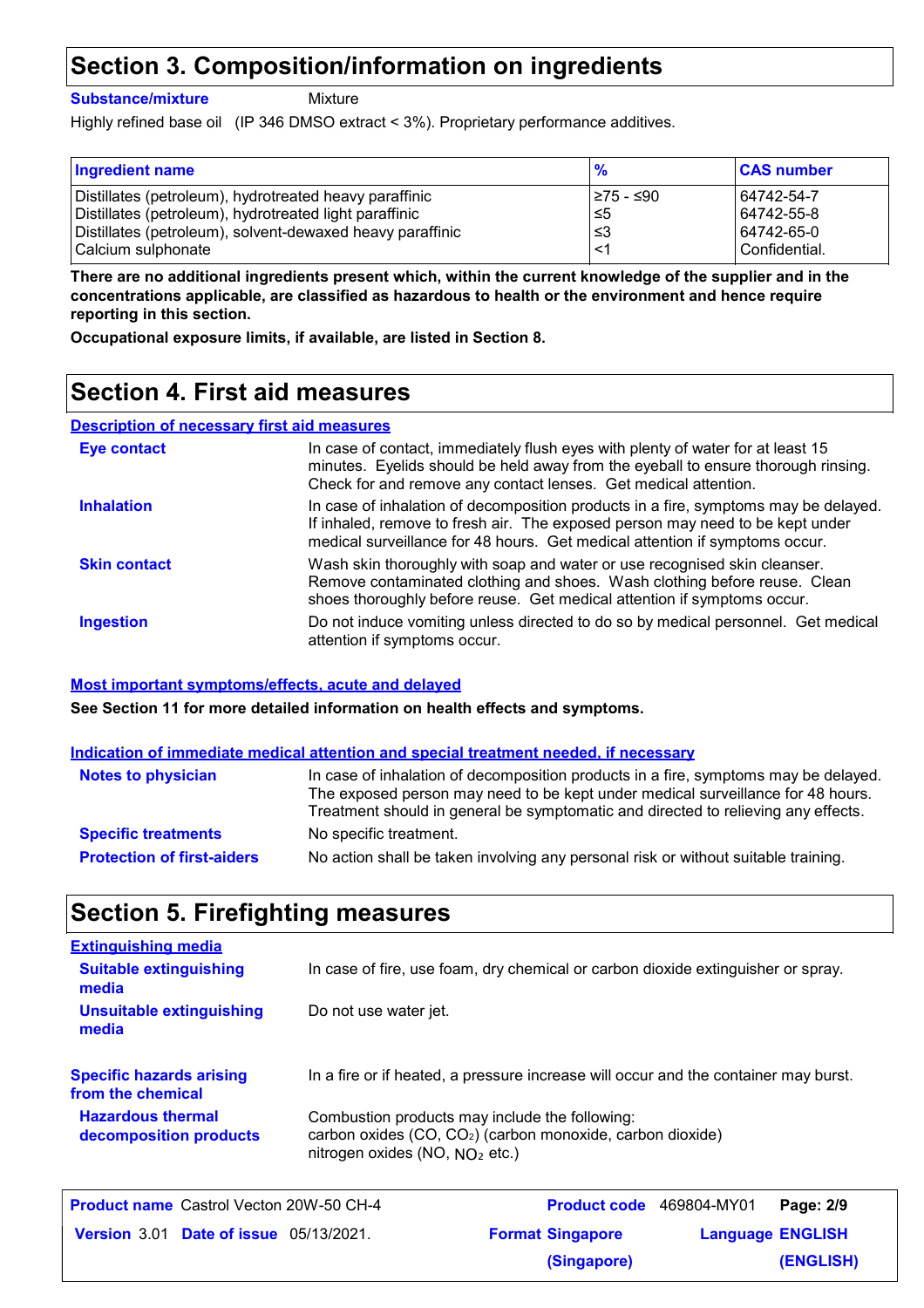# **Section 5. Firefighting measures**

| <b>Special protective actions</b><br>for fire-fighters | Promptly isolate the scene by removing all persons from the vicinity of the incident if<br>there is a fire. No action shall be taken involving any personal risk or without<br>suitable training. |
|--------------------------------------------------------|---------------------------------------------------------------------------------------------------------------------------------------------------------------------------------------------------|
| <b>Special protective</b>                              | Fire-fighters should wear positive pressure self-contained breathing apparatus                                                                                                                    |
| equipment for fire-fighters                            | (SCBA) and full turnout gear.                                                                                                                                                                     |

## **Section 6. Accidental release measures**

|                                                             | <b>Personal precautions, protective equipment and emergency procedures</b>                                                                                                                                                                                                                                                                                                                         |
|-------------------------------------------------------------|----------------------------------------------------------------------------------------------------------------------------------------------------------------------------------------------------------------------------------------------------------------------------------------------------------------------------------------------------------------------------------------------------|
| For non-emergency<br>personnel                              | No action shall be taken involving any personal risk or without suitable training.<br>Evacuate surrounding areas. Keep unnecessary and unprotected personnel from<br>entering. Do not touch or walk through spilt material. Put on appropriate personal<br>protective equipment. Floors may be slippery; use care to avoid falling.                                                                |
| For emergency responders                                    | If specialised clothing is required to deal with the spillage, take note of any<br>information in Section 8 on suitable and unsuitable materials. See also the<br>information in "For non-emergency personnel".                                                                                                                                                                                    |
| <b>Environmental precautions</b>                            | Avoid dispersal of spilt material and runoff and contact with soil, waterways, drains<br>and sewers. Inform the relevant authorities if the product has caused environmental<br>pollution (sewers, waterways, soil or air).                                                                                                                                                                        |
| <b>Methods and material for containment and cleaning up</b> |                                                                                                                                                                                                                                                                                                                                                                                                    |
| <b>Small spill</b>                                          | Stop leak if without risk. Move containers from spill area. Absorb with an inert<br>material and place in an appropriate waste disposal container. Dispose of via a<br>licensed waste disposal contractor.                                                                                                                                                                                         |
| <b>Large spill</b>                                          | Stop leak if without risk. Move containers from spill area. Prevent entry into sewers,<br>water courses, basements or confined areas. Contain and collect spillage with non-<br>combustible, absorbent material e.g. sand, earth, vermiculite or diatomaceous earth<br>and place in container for disposal according to local regulations. Dispose of via a<br>licensed waste disposal contractor. |

## **Section 7. Handling and storage**

| <b>Precautions for safe handling</b>                                      |                                                                                                                                                                                                                                                                                                                                                                                                                                                                                                                                                                                                |
|---------------------------------------------------------------------------|------------------------------------------------------------------------------------------------------------------------------------------------------------------------------------------------------------------------------------------------------------------------------------------------------------------------------------------------------------------------------------------------------------------------------------------------------------------------------------------------------------------------------------------------------------------------------------------------|
| <b>Protective measures</b>                                                | Put on appropriate personal protective equipment (see Section 8).                                                                                                                                                                                                                                                                                                                                                                                                                                                                                                                              |
| <b>Advice on general</b><br>occupational hygiene                          | Eating, drinking and smoking should be prohibited in areas where this material is<br>handled, stored and processed. Wash thoroughly after handling. Remove<br>contaminated clothing and protective equipment before entering eating areas. See<br>also Section 8 for additional information on hygiene measures.                                                                                                                                                                                                                                                                               |
| <b>Conditions for safe storage,</b><br>including any<br>incompatibilities | Store in accordance with local regulations. Store in original container protected<br>from direct sunlight in a dry, cool and well-ventilated area, away from incompatible<br>materials (see Section 10) and food and drink. Keep container tightly closed and<br>sealed until ready for use. Store and use only in equipment/containers designed for<br>use with this product. Containers that have been opened must be carefully resealed<br>and kept upright to prevent leakage. Do not store in unlabelled containers. Use<br>appropriate containment to avoid environmental contamination. |
| <b>Not suitable</b>                                                       | Prolonged exposure to elevated temperature                                                                                                                                                                                                                                                                                                                                                                                                                                                                                                                                                     |

| <b>Product name</b> Castrol Vecton 20W-50 CH-4 | Product code 469804-MY01 |                         | Page: 3/9 |
|------------------------------------------------|--------------------------|-------------------------|-----------|
| <b>Version 3.01 Date of issue 05/13/2021.</b>  | <b>Format Singapore</b>  | <b>Language ENGLISH</b> |           |
|                                                | (Singapore)              |                         | (ENGLISH) |

| <b>Product code</b> 469804-MY01 |                         | Page: 3/9 |  |
|---------------------------------|-------------------------|-----------|--|
| Singapore                       | <b>Language ENGLISH</b> |           |  |
| (Singapore)                     |                         | (ENGLISH) |  |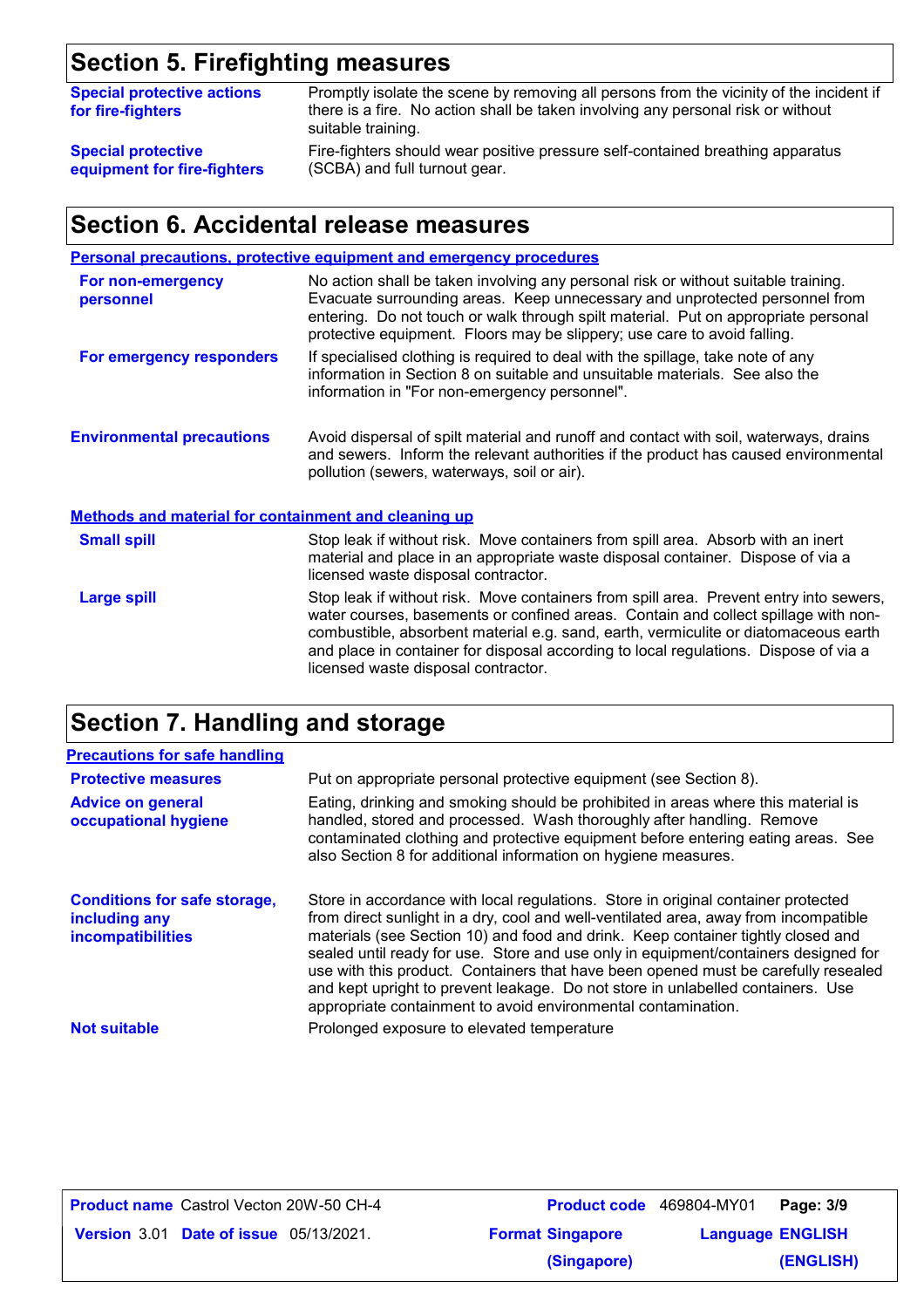### **Section 8. Exposure controls/personal protection**

#### **Recommended monitoring procedures** If this product contains ingredients with exposure limits, personal, workplace atmosphere or biological monitoring may be required to determine the effectiveness of the ventilation or other control measures and/or the necessity to use respiratory protective equipment. Reference should be made to appropriate monitoring standards. Reference to national guidance documents for methods for the determination of hazardous substances will also be required. **Eye/face protection** Safety glasses with side shields. **Environmental exposure controls** Emissions from ventilation or work process equipment should be checked to ensure they comply with the requirements of environmental protection legislation. In some cases, fume scrubbers, filters or engineering modifications to the process equipment will be necessary to reduce emissions to acceptable levels. **Appropriate engineering controls** Provide exhaust ventilation or other engineering controls to keep the relevant airborne concentrations below their respective occupational exposure limits. All activities involving chemicals should be assessed for their risks to health, to ensure exposures are adequately controlled. Personal protective equipment should only be considered after other forms of control measures (e.g. engineering controls) have been suitably evaluated. Personal protective equipment should conform to appropriate standards, be suitable for use, be kept in good condition and properly maintained. Your supplier of personal protective equipment should be consulted for advice on selection and appropriate standards. For further information contact your national organisation for standards. The final choice of protective equipment will depend upon a risk assessment. It is important to ensure that all items of personal protective equipment are compatible. Wash hands, forearms and face thoroughly after handling chemical products, before eating, smoking and using the lavatory and at the end of the working period. Appropriate techniques should be used to remove potentially contaminated clothing. Wash contaminated clothing before reusing. Ensure that eyewash stations and safety showers are close to the workstation location. **Hygiene measures Control parameters Individual protection measures Occupational exposure limits Skin protection** Distillates (petroleum), hydrotreated heavy paraffinic **Workplace Safety and Health Act (Singapore).** PEL (long term): 5 mg/m<sup>3</sup> 8 hours. Issued/Revised: 1/1997 Form: Mist PEL (short term): 10 mg/m<sup>3</sup> 15 minutes. Issued/Revised: 1/1997 Form: Mist Distillates (petroleum), hydrotreated light paraffinic **Workplace Safety and Health Act (Singapore).** PEL (long term): 5 mg/m<sup>3</sup> 8 hours. Issued/Revised: 1/1997 Form: Mist PEL (short term): 10 mg/m<sup>3</sup> 15 minutes. Issued/Revised: 1/1997 Form: Mist Distillates (petroleum), solvent-dewaxed heavy paraffinic **Workplace Safety and Health Act (Singapore).** PEL (long term): 5 mg/m<sup>3</sup> 8 hours. Issued/Revised: 1/1997 Form: Mist PEL (short term): 10 mg/m<sup>3</sup> 15 minutes. Issued/Revised: 1/1997 Form: Mist **Ingredient name Exposure limits**

| <b>Product name</b> Castrol Vecton 20W-50 CH-4 | <b>Product code</b> 469804-MY01 |                         | Page: 4/9 |
|------------------------------------------------|---------------------------------|-------------------------|-----------|
| <b>Version 3.01 Date of issue 05/13/2021.</b>  | <b>Format Singapore</b>         | <b>Language ENGLISH</b> |           |
|                                                | (Singapore)                     |                         | (ENGLISH) |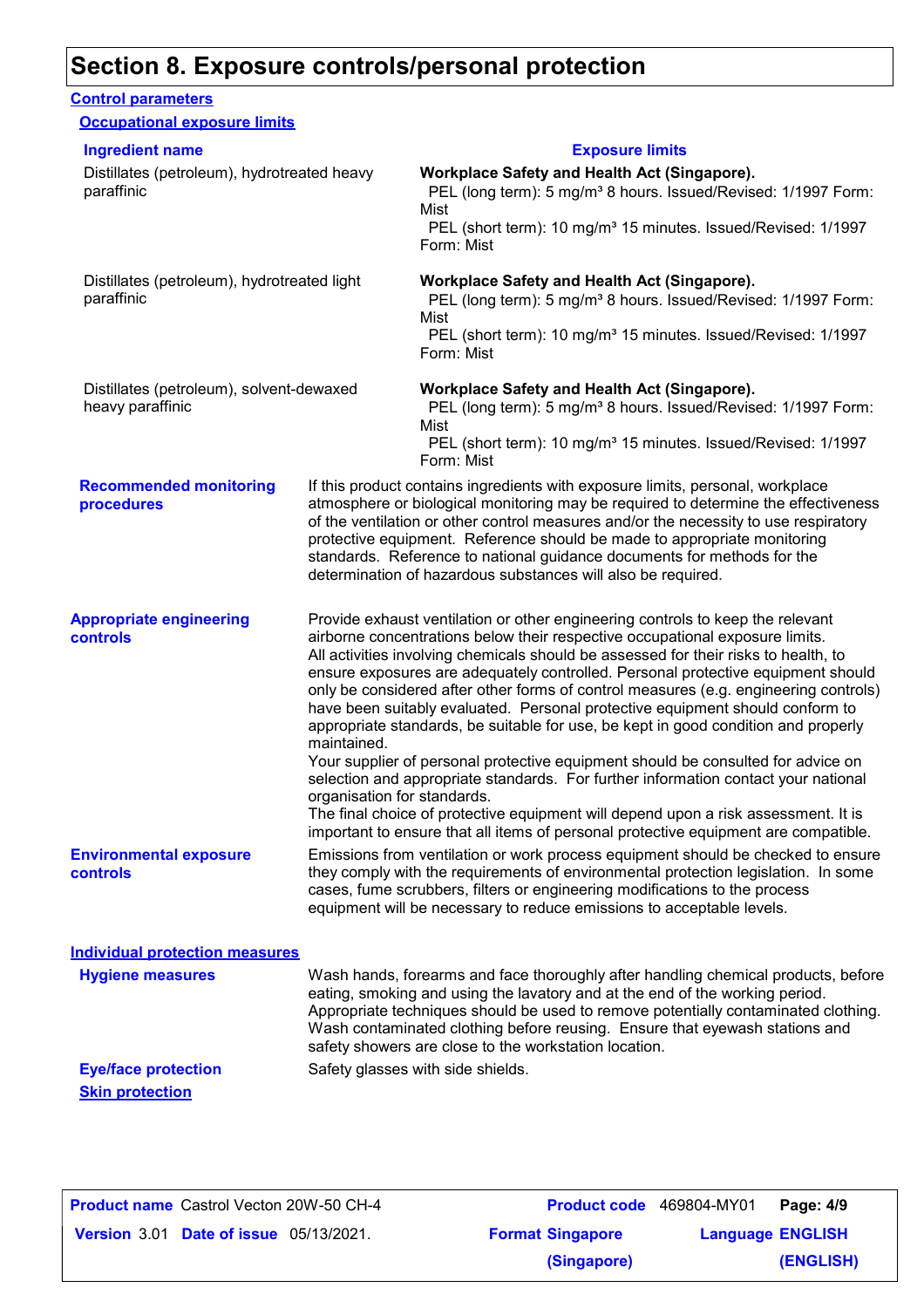## **Section 8. Exposure controls/personal protection**

| <b>Hand protection</b>        | Wear protective gloves if prolonged or repeated contact is likely. Wear chemical<br>resistant gloves. Recommended: Nitrile gloves. The correct choice of protective<br>gloves depends upon the chemicals being handled, the conditions of work and use,<br>and the condition of the gloves (even the best chemically resistant glove will break<br>down after repeated chemical exposures). Most gloves provide only a short time of<br>protection before they must be discarded and replaced. Because specific work<br>environments and material handling practices vary, safety procedures should be<br>developed for each intended application. Gloves should therefore be chosen in<br>consultation with the supplier/manufacturer and with a full assessment of the<br>working conditions. |
|-------------------------------|-------------------------------------------------------------------------------------------------------------------------------------------------------------------------------------------------------------------------------------------------------------------------------------------------------------------------------------------------------------------------------------------------------------------------------------------------------------------------------------------------------------------------------------------------------------------------------------------------------------------------------------------------------------------------------------------------------------------------------------------------------------------------------------------------|
| <b>Skin protection</b>        | Use of protective clothing is good industrial practice.<br>Personal protective equipment for the body should be selected based on the task<br>being performed and the risks involved and should be approved by a specialist<br>before handling this product.<br>Cotton or polyester/cotton overalls will only provide protection against light<br>superficial contamination that will not soak through to the skin. Overalls should be<br>laundered on a regular basis. When the risk of skin exposure is high (e.g. when<br>cleaning up spillages or if there is a risk of splashing) then chemical resistant aprons<br>and/or impervious chemical suits and boots will be required.                                                                                                           |
| <b>Respiratory protection</b> | In case of insufficient ventilation, wear suitable respiratory equipment.<br>The correct choice of respiratory protection depends upon the chemicals being<br>handled, the conditions of work and use, and the condition of the respiratory<br>equipment. Safety procedures should be developed for each intended application.<br>Respiratory protection equipment should therefore be chosen in consultation with<br>the supplier/manufacturer and with a full assessment of the working conditions.                                                                                                                                                                                                                                                                                           |

## **Section 9. Physical and chemical properties**

| <b>Appearance</b>                                 |                                                                                                                                              |
|---------------------------------------------------|----------------------------------------------------------------------------------------------------------------------------------------------|
| <b>Physical state</b>                             | Liquid.                                                                                                                                      |
| <b>Colour</b>                                     | Brown. [Light]                                                                                                                               |
| <b>Odour</b>                                      | Mild.                                                                                                                                        |
| <b>Odour threshold</b>                            | Not available.                                                                                                                               |
| pH                                                | Not available.                                                                                                                               |
| <b>Melting point</b>                              | Not available.                                                                                                                               |
| <b>Boiling point</b>                              | Not available.                                                                                                                               |
| <b>Flash point</b>                                | Closed cup: 221°C (429.8°F) [Pensky-Martens.]                                                                                                |
| <b>Evaporation rate</b>                           | Not available.                                                                                                                               |
| <b>Flammability (solid, gas)</b>                  | Not applicable. Based on - Physical state                                                                                                    |
| Lower and upper explosive<br>(flammable) limits   | Not available.                                                                                                                               |
| <b>Vapour pressure</b>                            | Not available.                                                                                                                               |
| <b>Vapour density</b>                             | Not available.                                                                                                                               |
| <b>Relative density</b>                           | Not available.                                                                                                                               |
| <b>Density</b>                                    | <1000 kg/m <sup>3</sup> (<1 g/cm <sup>3</sup> ) at 15 <sup>°</sup> C                                                                         |
| <b>Solubility</b>                                 | insoluble in water.                                                                                                                          |
| <b>Partition coefficient: n-</b><br>octanol/water | Not available.                                                                                                                               |
| <b>Auto-ignition temperature</b>                  | Not available.                                                                                                                               |
| <b>Decomposition temperature</b>                  | Not available.                                                                                                                               |
| <b>Viscosity</b>                                  | Kinematic: 173.5 mm <sup>2</sup> /s (173.5 cSt) at $40^{\circ}$ C<br>Kinematic: 18.2 to 19.2 mm <sup>2</sup> /s (18.2 to 19.2 cSt) at 100 °C |

| <b>Product name</b> Castrol Vecton 20W-50 CH-4 |                         | <b>Product code</b> 469804-MY01 | Page: 5/9 |
|------------------------------------------------|-------------------------|---------------------------------|-----------|
| <b>Version 3.01 Date of issue 05/13/2021.</b>  | <b>Format Singapore</b> | <b>Language ENGLISH</b>         |           |
|                                                | (Singapore)             |                                 | (ENGLISH) |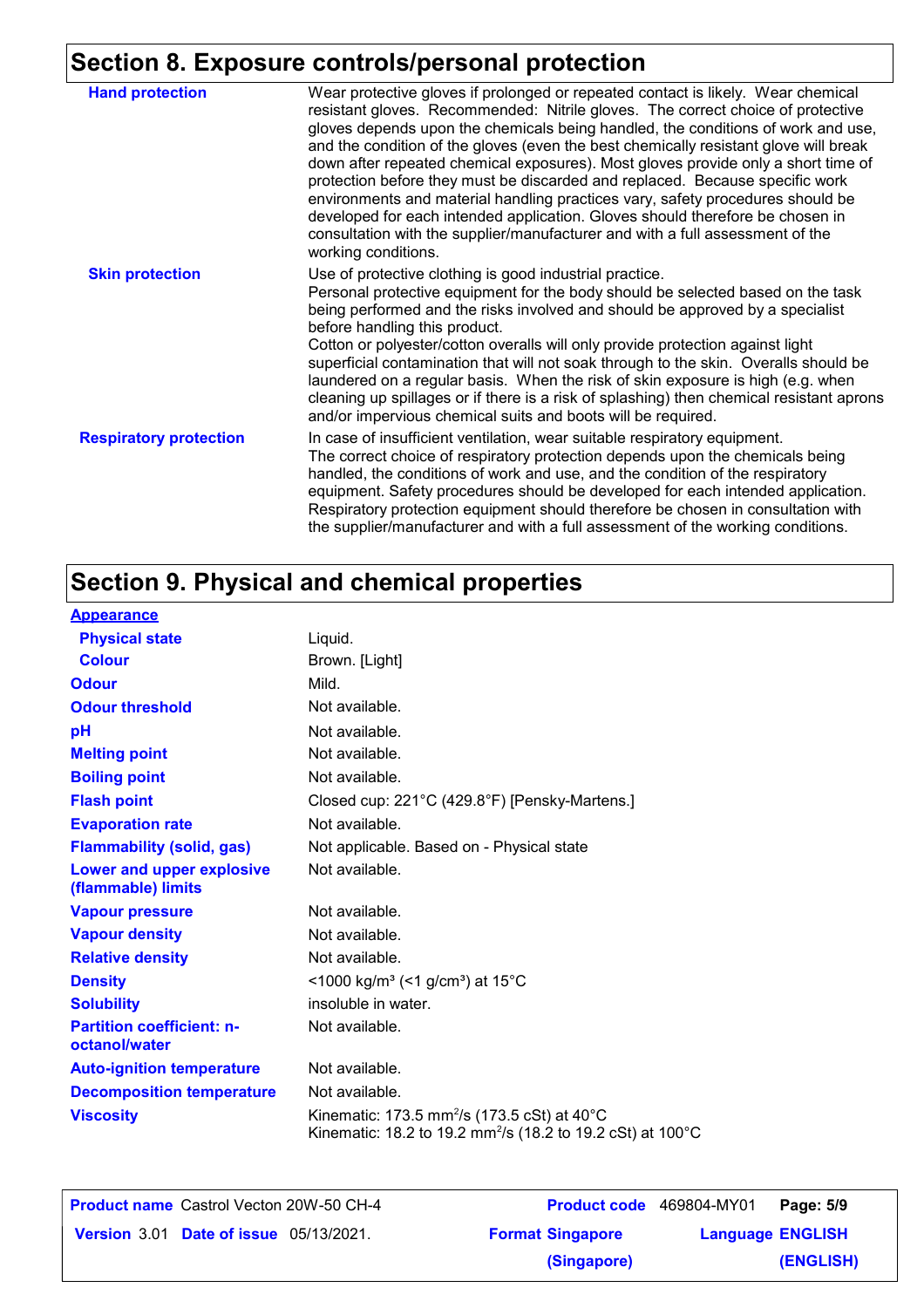## **Section 10. Stability and reactivity**

| <b>Reactivity</b>                            | No specific test data available for this product. Refer to Conditions to avoid and<br>Incompatible materials for additional information.                                   |
|----------------------------------------------|----------------------------------------------------------------------------------------------------------------------------------------------------------------------------|
| <b>Chemical stability</b>                    | The product is stable.                                                                                                                                                     |
| <b>Possibility of hazardous</b><br>reactions | Under normal conditions of storage and use, hazardous reactions will not occur.<br>Under normal conditions of storage and use, hazardous polymerisation will not<br>occur. |
| <b>Conditions to avoid</b>                   | Avoid all possible sources of ignition (spark or flame).                                                                                                                   |
| <b>Incompatible materials</b>                | Reactive or incompatible with the following materials: oxidising materials.                                                                                                |
| <b>Hazardous decomposition</b><br>products   | Under normal conditions of storage and use, hazardous decomposition products<br>should not be produced.                                                                    |

## **Section 11. Toxicological information**

### **Information on toxicological effects**

| <b>Aspiration hazard</b> |
|--------------------------|
|--------------------------|

| <b>Name</b>                                            | Result                         |
|--------------------------------------------------------|--------------------------------|
| Distillates (petroleum), hydrotreated light paraffinic | ASPIRATION HAZARD - Category 1 |

| <b>Information on likely routes</b><br>of exposure | Routes of entry anticipated: Dermal, Inhalation.                                                                    |
|----------------------------------------------------|---------------------------------------------------------------------------------------------------------------------|
| <b>Potential acute health effects</b>              |                                                                                                                     |
| <b>Eye contact</b>                                 | No known significant effects or critical hazards.                                                                   |
| <b>Inhalation</b>                                  | Exposure to decomposition products may cause a health hazard. Serious effects<br>may be delayed following exposure. |
| <b>Skin contact</b>                                | Defatting to the skin. May cause skin dryness and irritation.                                                       |
| <b>Ingestion</b>                                   | No known significant effects or critical hazards.                                                                   |
|                                                    | <b>Symptoms related to the physical, chemical and toxicological characteristics</b>                                 |
| <b>Eye contact</b>                                 | No specific data.                                                                                                   |
| <b>Inhalation</b>                                  | No specific data.                                                                                                   |
| <b>Skin contact</b>                                | Adverse symptoms may include the following:<br>irritation<br>dryness<br>cracking                                    |
| <b>Ingestion</b>                                   | No specific data.                                                                                                   |
|                                                    | Delayed and immediate effects as well as chronic effects from short and long-term exposure                          |
| <b>Eye contact</b>                                 | Potential risk of transient stinging or redness if accidental eye contact occurs.                                   |
| <b>Skin contact</b>                                | Prolonged or repeated contact can defat the skin and lead to irritation, cracking and/<br>or dermatitis.            |
| <b>Ingestion</b>                                   | Ingestion of large quantities may cause nausea and diarrhoea.                                                       |
| <b>Potential chronic health effects</b>            |                                                                                                                     |

| Product name Castrol Vecton 20W-50 CH-4 | <b>Product code</b> 469804-MY01 |                         | Page: 6/9 |
|-----------------------------------------|---------------------------------|-------------------------|-----------|
| Version 3.01 Date of issue 05/13/2021.  | <b>Format Singapore</b>         | <b>Language ENGLISH</b> |           |
|                                         | (Singapore)                     |                         | (ENGLISH) |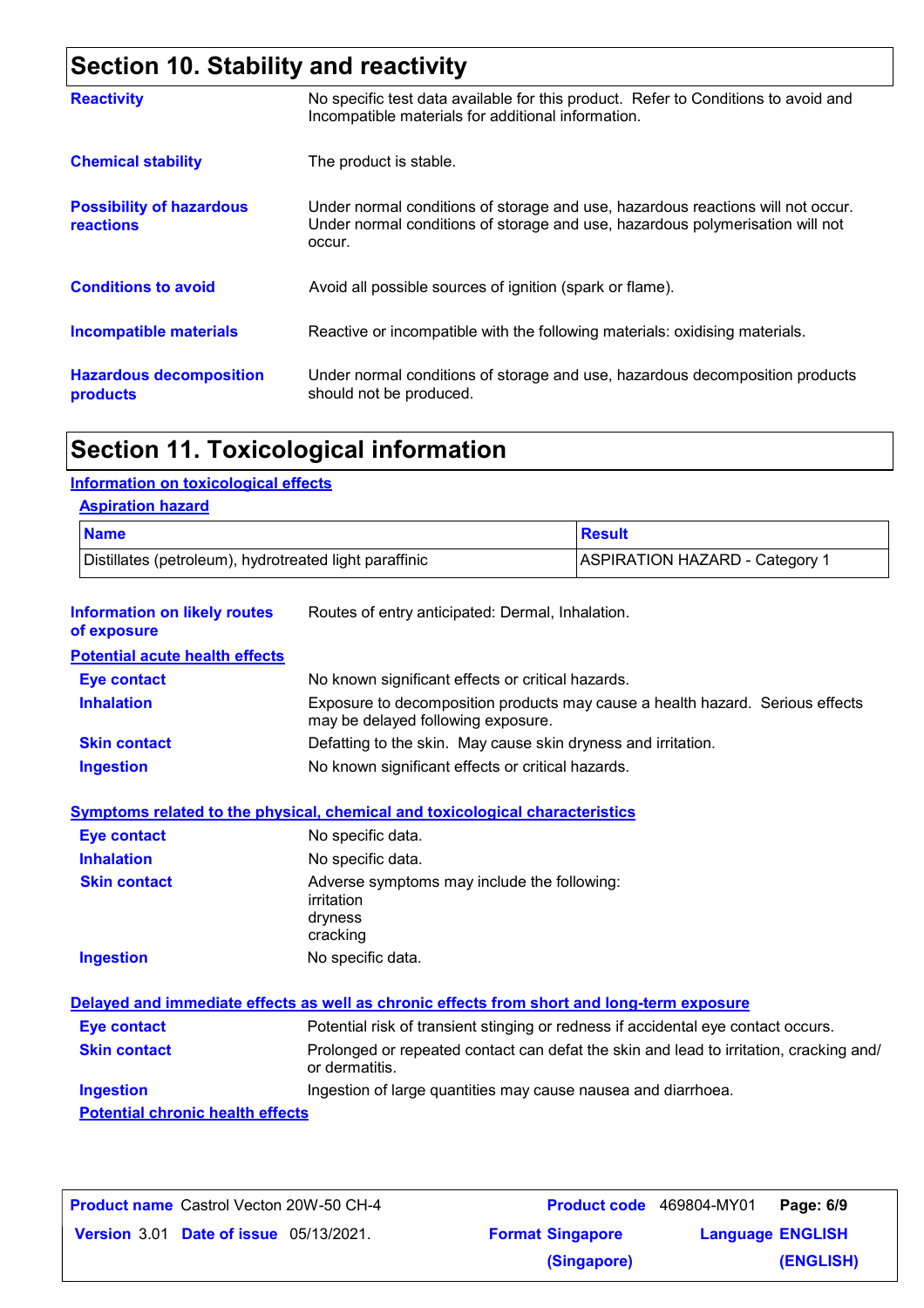### **Section 11. Toxicological information**

| <b>General</b>               | USED ENGINE OILS<br>Combustion products resulting from the operation of internal combustion engines<br>contaminate engine oils during use. Used engine oil may contain hazardous<br>components which have the potential to cause skin cancer. Frequent or prolonged<br>contact with all types and makes of used engine oil must therefore be avoided and a<br>high standard of personal hygiene maintained. |
|------------------------------|-------------------------------------------------------------------------------------------------------------------------------------------------------------------------------------------------------------------------------------------------------------------------------------------------------------------------------------------------------------------------------------------------------------|
| <b>Carcinogenicity</b>       | No known significant effects or critical hazards.                                                                                                                                                                                                                                                                                                                                                           |
| <b>Mutagenicity</b>          | No known significant effects or critical hazards.                                                                                                                                                                                                                                                                                                                                                           |
| <b>Teratogenicity</b>        | No known significant effects or critical hazards.                                                                                                                                                                                                                                                                                                                                                           |
| <b>Developmental effects</b> | No known significant effects or critical hazards.                                                                                                                                                                                                                                                                                                                                                           |
| <b>Fertility effects</b>     | No known significant effects or critical hazards.                                                                                                                                                                                                                                                                                                                                                           |

### **Section 12. Ecological information**

| <b>Toxicity</b>              |                                                   |
|------------------------------|---------------------------------------------------|
| <b>Environmental effects</b> | No known significant effects or critical hazards. |

#### **Persistence/degradability**

Expected to be biodegradable.

#### **Bioaccumulative potential**

This product is not expected to bioaccumulate through food chains in the environment.

| <b>Mobility in soil</b>                                 |                                                                                                                           |
|---------------------------------------------------------|---------------------------------------------------------------------------------------------------------------------------|
| <b>Soil/water partition</b><br><b>coefficient (Koc)</b> | Not available.                                                                                                            |
| <b>Mobility</b>                                         | Spillages may penetrate the soil causing ground water contamination.                                                      |
| <b>Other ecological information</b>                     | Spills may form a film on water surfaces causing physical damage to organisms.<br>Oxygen transfer could also be impaired. |

### **Section 13. Disposal considerations**

The generation of waste should be avoided or minimised wherever possible. Significant quantities of waste product residues should not be disposed of via the foul sewer but processed in a suitable effluent treatment plant. Dispose of surplus and non-recyclable products via a licensed waste disposal contractor. Disposal of this product, solutions and any by-products should at all times comply with the requirements of environmental protection and waste disposal legislation and any regional local authority requirements. Waste packaging should be recycled. Incineration or landfill should only be considered when recycling is not feasible. This material and its container must be disposed of in a safe way. Empty containers or liners may retain some product residues. Avoid dispersal of spilt material and runoff and contact with soil, waterways, drains and sewers. **Disposal methods**

| <b>Product name</b> Castrol Vecton 20W-50 CH-4 | Product code 469804-MY01 |                         | Page: 7/9 |
|------------------------------------------------|--------------------------|-------------------------|-----------|
| <b>Version 3.01 Date of issue 05/13/2021.</b>  | <b>Format Singapore</b>  | <b>Language ENGLISH</b> |           |
|                                                | (Singapore)              |                         | (ENGLISH) |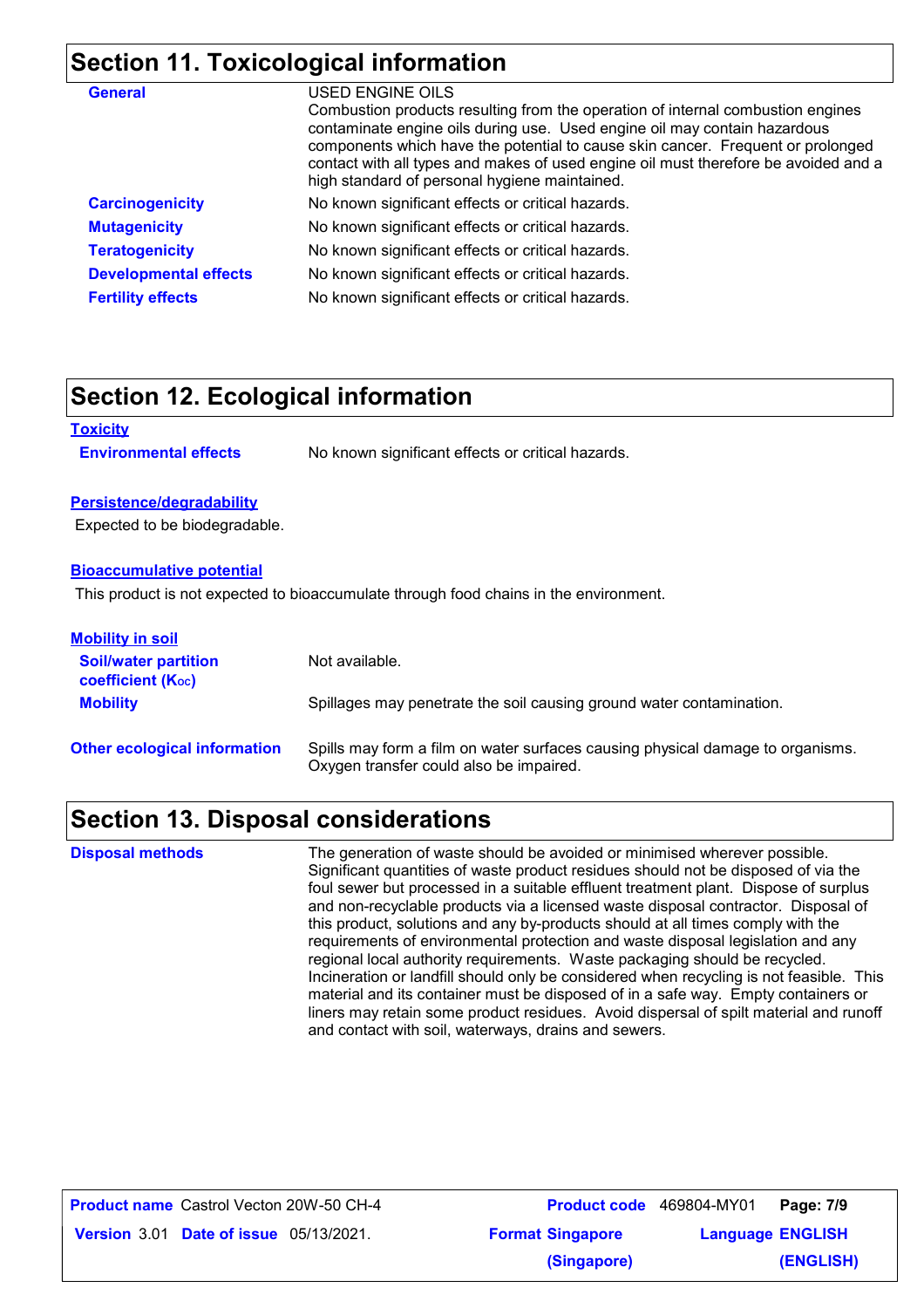## **Section 14. Transport information**

|                                      | <b>ADR/RID</b>           | <b>ADN</b>                   | <b>IMDG</b>              | <b>IATA/ICAO</b> |
|--------------------------------------|--------------------------|------------------------------|--------------------------|------------------|
| <b>UN number</b>                     | Not regulated.           | Not regulated.               | Not regulated.           | Not regulated.   |
| <b>UN proper</b><br>shipping name    |                          | $\qquad \qquad \blacksquare$ |                          |                  |
| <b>Transport</b><br>hazard class(es) |                          | $\overline{\phantom{a}}$     | $\overline{\phantom{0}}$ |                  |
| <b>Packing group</b>                 | $\overline{\phantom{a}}$ | $\overline{\phantom{a}}$     | -                        | -                |
| <b>Environmental</b><br>hazards      | No.                      | No.                          | No.                      | No.              |
| <b>Additional</b><br>information     |                          |                              |                          |                  |

**Special precautions for user** Not available.

## **Section 15. Regulatory information**

| <b>Safety, health and</b><br>environmental regulations<br>specific for the product | No known specific national and/or regional regulations applicable to this product<br>(including its ingredients). |
|------------------------------------------------------------------------------------|-------------------------------------------------------------------------------------------------------------------|
| <b>Regulation according to other foreign laws</b>                                  |                                                                                                                   |
| <b>REACH Status</b>                                                                | For the REACH status of this product please consult your company contact, as<br>identified in Section 1.          |
| <b>United States inventory</b><br>(TSCA 8b)                                        | At least one component is not listed and at least one component is inactive.                                      |
| <b>Australia inventory (AICS)</b>                                                  | At least one component is not listed.                                                                             |
| <b>Canada inventory</b>                                                            | At least one component is not listed.                                                                             |
| <b>China inventory (IECSC)</b>                                                     | At least one component is not listed.                                                                             |
| <b>Japan inventory (ENCS)</b>                                                      | At least one component is not listed.                                                                             |
| <b>Korea inventory (KECI)</b>                                                      | All components are listed or exempted.                                                                            |
| <b>Philippines inventory</b><br>(PICCS)                                            | At least one component is not listed.                                                                             |
| <b>Taiwan Chemical</b><br><b>Substances Inventory</b><br>(TCSI)                    | At least one component is not listed.                                                                             |

## **Section 16. Other information**

| <b>History</b>                    |                            |
|-----------------------------------|----------------------------|
| Date of issue/Date of<br>revision | 2021 May 13                |
| Date of previous issue            | 2020 November 11           |
| <b>Version</b>                    | 3.01                       |
| <b>Prepared by</b>                | <b>Product Stewardship</b> |

| <b>Product name</b> Castrol Vecton 20W-50 CH-4 |                         | Product code 469804-MY01 Page: 8/9 |           |
|------------------------------------------------|-------------------------|------------------------------------|-----------|
| <b>Version 3.01 Date of issue 05/13/2021.</b>  | <b>Format Singapore</b> | <b>Language ENGLISH</b>            |           |
|                                                | (Singapore)             |                                    | (ENGLISH) |